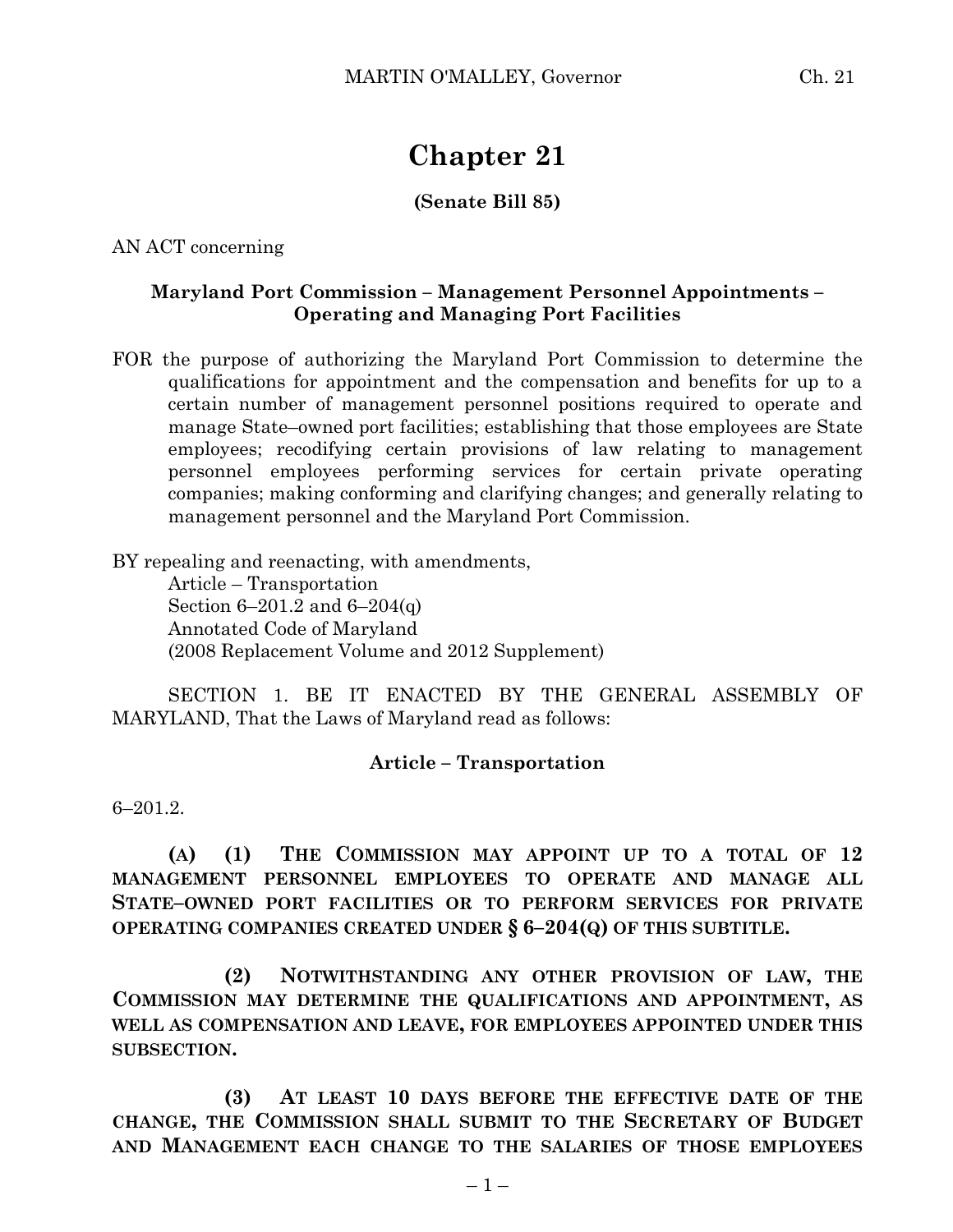**THAT INVOLVES INCREASES IN SALARY RANGES OTHER THAN THOSE ASSOCIATED WITH GENERAL SALARY INCREASES APPROVED BY THE GENERAL ASSEMBLY.**

**(4) THE SECRETARY OF BUDGET AND MANAGEMENT SHALL:**

**(I) REVIEW THE PROPOSED CHANGES; AND**

**(II) WITHIN 10 DAYS OF RECEIPT OF THE PROPOSED CHANGES, ADVISE THE COMMISSION WHETHER THE CHANGES WOULD HAVE AN ADVERSE EFFECT ON SPECIAL FUND EXPENDITURES.**

**(5) FAILURE OF THE SECRETARY OF BUDGET AND MANAGEMENT TO RESPOND IN A TIMELY MANNER IS DEEMED TO BE A STATEMENT THAT THE CHANGE WILL HAVE NO ADVERSE EFFECT.**

**(6) EMPLOYEES APPOINTED UNDER THIS SUBSECTION ARE STATE EMPLOYEES AND SHALL BE ENTITLED TO PARTICIPATE IN THE RETIREMENT AND PENSION SYSTEMS FOR EMPLOYEES OF THE STATE OF MARYLAND AUTHORIZED UNDER DIVISION II OF THE STATE PERSONNEL AND PENSIONS ARTICLE.**

**(7) THE BUDGET SUBMITTED BY THE GOVERNOR TO THE GENERAL ASSEMBLY SHALL INCLUDE PERSONNEL DETAIL FOR THE MANAGEMENT PERSONNEL POSITIONS UNDER THIS SUBSECTION IN THE FORM AND MANNER PROVIDED FOR AN AGENCY IN THE STATE PERSONNEL MANAGEMENT SYSTEM.**

**(8) SUBJECT TO § 2–1246 OF THE STATE GOVERNMENT ARTICLE, ON OR BEFORE DECEMBER 1 OF EACH YEAR, THE COMMISSION SHALL REPORT TO THE GOVERNOR AND THE LEGISLATIVE POLICY COMMITTEE OF THE GENERAL ASSEMBLY ON ACTIONS TAKEN BY THE COMMISSION UNDER THIS SUBSECTION DURING THE PREVIOUS FISCAL YEAR WITH REGARD TO INDIVIDUALS SUBJECT TO THIS SUBSECTION.**

**[**(a)**] (B)** (1) **(I)** Subject to approval of the Administration's budget by the General Assembly as provided in § 3–216 of this article and subject to State fiscal procedures, including those governing budgeting, accounting, and auditing, the Commission may adopt regulations establishing procedures for the approval and control of Administration expenditures.

**[**(2)**] (II)** The Commission shall present regulations proposed under this subsection to the Board of Public Works for approval.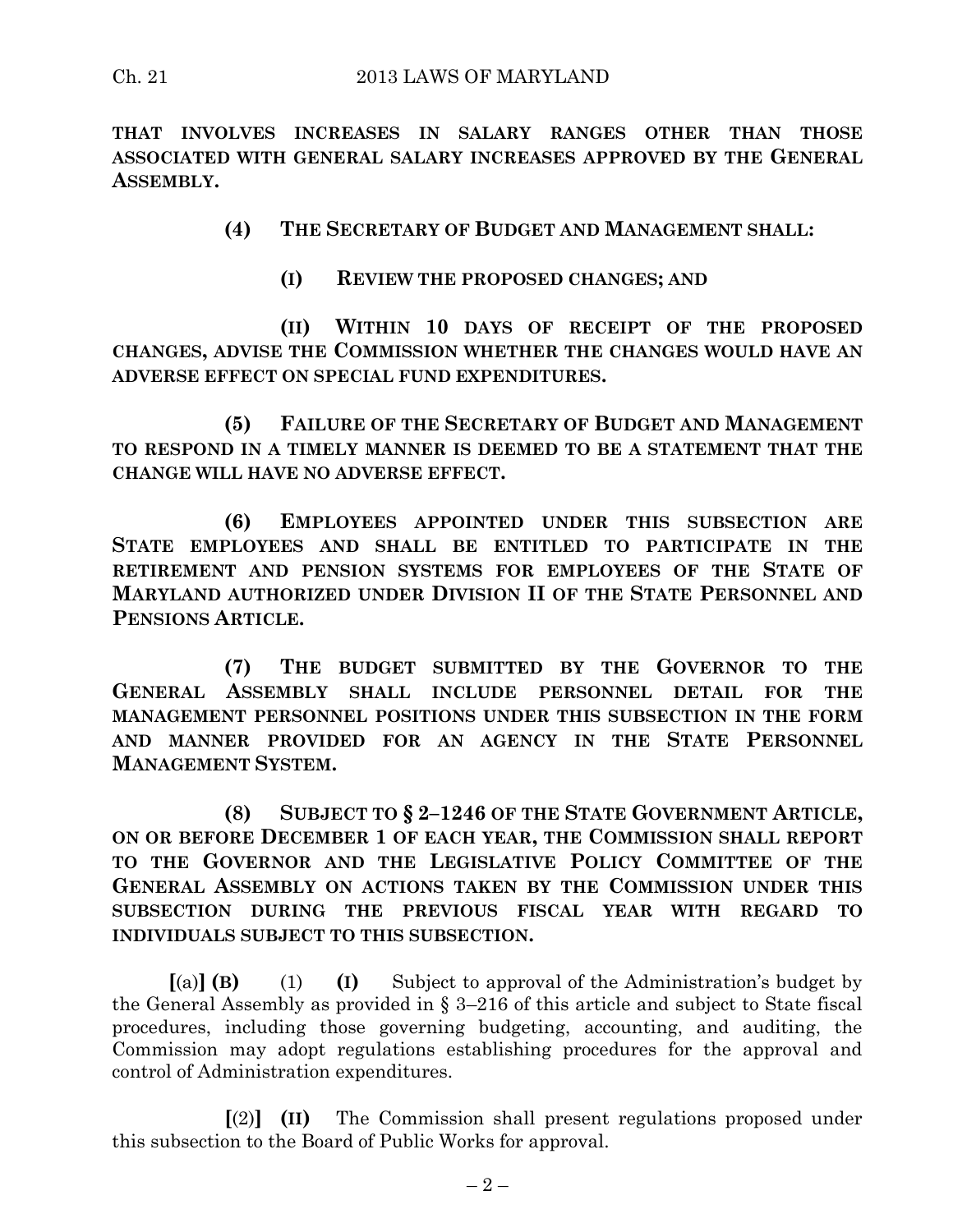**[**(b)**] (2)** The Commission may adopt any other regulations necessary to carry out the provisions of this title.

(c) (1) Subject to § 2–1246 of the State Government Article, the Commission shall report by January 15 of each year to the General Assembly on the activities of the Port Commission during the previous year.

(2) The report shall include a review of the port's competitive position during the previous year and any recommendations of the Commission for future changes in legislation, capital funding, or operational flexibility for consideration by the General Assembly.

(3) The report shall also include any substantive changes in its regulations for procurement and personnel.

6–204.

(q) (1) The Administration, with the approval of the Commission, may create private operating companies for the purpose of operating public port facilities.

**[**(2) (i) The Commission may appoint up to a total of 12 management personnel employees to perform services for all private operating companies created under this subsection.

(ii) Notwithstanding any other provision of law, the Commission may determine the qualifications and appointment, as well as compensation and leave, for employees appointed under this subsection.

(iii) At least 10 days before the effective date of the change, the Commission shall submit to the Secretary of Budget and Management each change to the salaries of these employees that involves increases in salary ranges other than those associated with general salary increases approved by the General Assembly.

(iv) The Secretary of Budget and Management shall:

1. Review the proposed changes; and

2. Within 10 days of receipt of the proposed changes, advise the Commission whether the changes would have an adverse effect on special fund expenditures.

(v) Failure of the Secretary of Budget and Management to respond in a timely manner is deemed to be a statement that the change will have no adverse effect.